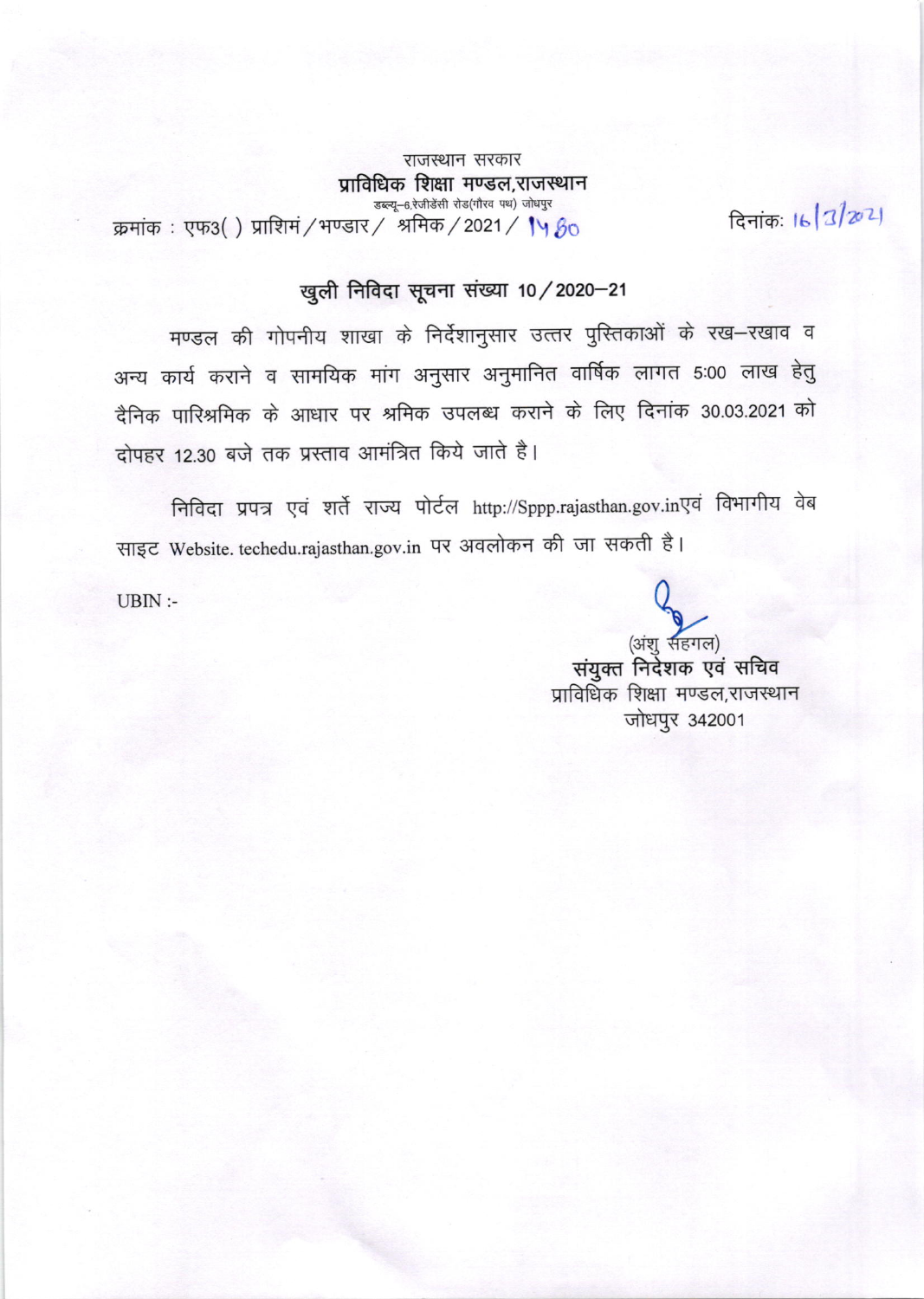### Government of Rajasthan

Board of Technical Education Rajasthan

W-6, Gaurav Path, Residency Road, Jodhpur

### Tender Document tor "To Engage labour for handling of Answer Books & other Works as per direction of Confidential Section"

Under Notice No. 10/2020-21/ **Due on 30-3-21** 

| S. No.         | Particular                                | Page No. |
|----------------|-------------------------------------------|----------|
| $\mathbf{1}$   | <b>Summary of Document</b>                | 1        |
| $\overline{2}$ | <b>Check List</b>                         | $2 - 3$  |
| 3              | SR-14 & Special Conditions                | 4        |
| $\overline{4}$ | 5<br>Tender Form (SR-15)                  |          |
| 5              | Conditions of Tender and contract (SR-16) | $6 - 7$  |
| 6              | Annexure A B C D E F G &<br>SR Form 17    | $8 - 20$ |
| $\overline{7}$ | <b>Technical Bid</b><br>Annexure 'H'      | 21       |

# Tender Documents

 $(\alpha)^{n}$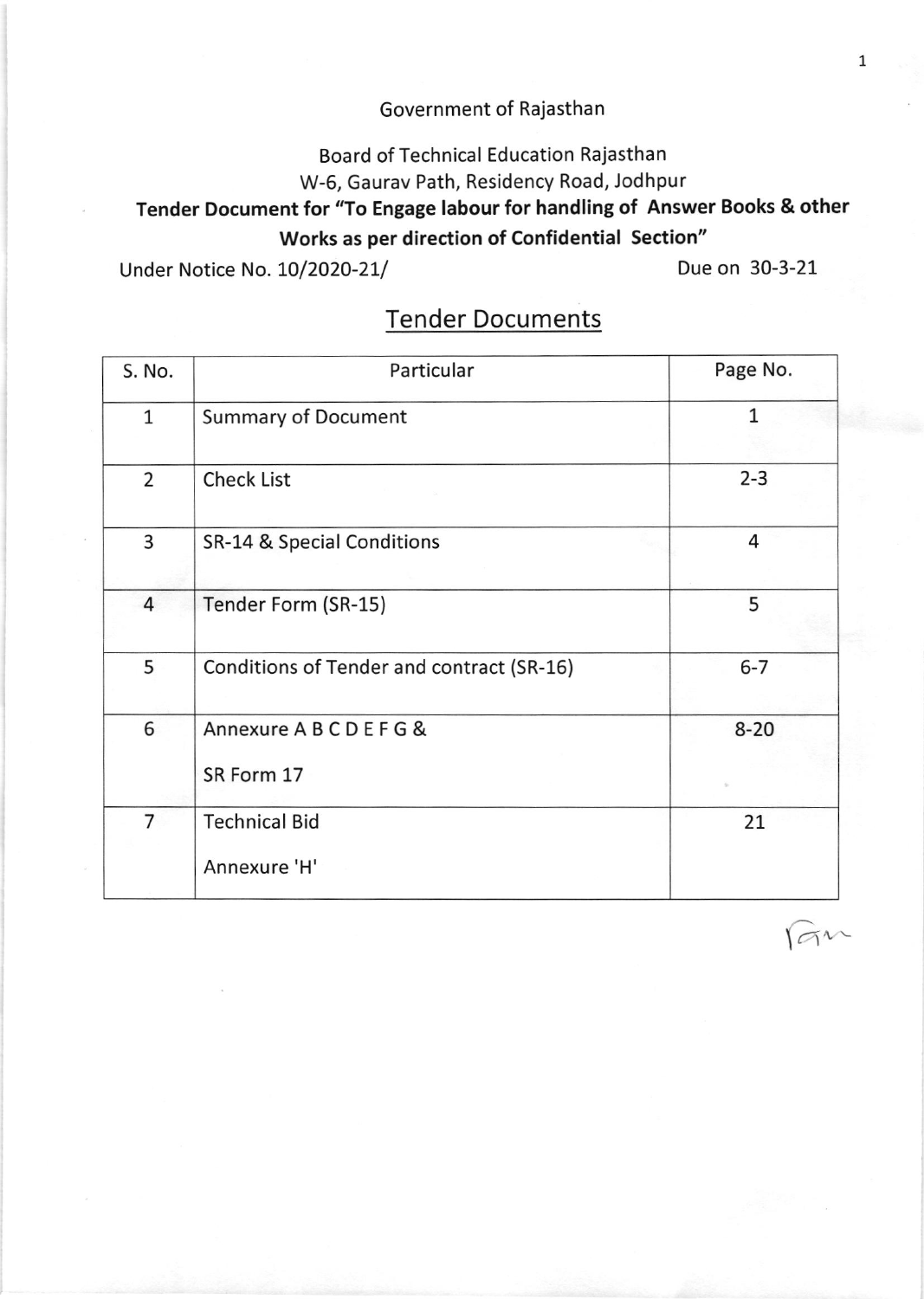## BOARD OF TECHNICAL EDUCATION JODHPUR, RAJASTHAN **CHECK LIST**

Name of FIRM …… …… …… …… …… …… …… …… …… ……… Tender No. …… …… …… ……

| S.<br>No.<br>01 | Particulars<br><b>Tender Fees</b>                                     | Enclosed<br>DD No. date  Amount Rs                                                                                                            | Page No. |
|-----------------|-----------------------------------------------------------------------|-----------------------------------------------------------------------------------------------------------------------------------------------|----------|
|                 |                                                                       |                                                                                                                                               |          |
| 02              | E.M.D.                                                                | DD No. date  Amount Rs                                                                                                                        |          |
| 03              | <b>Tender Processing</b><br>Fees (RISL)                               | DD No. date  Amount Rs                                                                                                                        |          |
| 04              | <b>GST Registration No.</b>                                           | YES<br>$\sqrt{ }$<br><b>NO</b>                                                                                                                |          |
| 05              | Registration<br>Certificate                                           | <b>YES</b><br><b>NO</b><br>$\prime$                                                                                                           |          |
| 06              | Declaration by the<br><b>Tenderers</b><br>(Annex. B)                  | <b>YES</b><br><b>NO</b>                                                                                                                       |          |
| 07              | PAN Card                                                              | <b>YES</b><br><b>NO</b>                                                                                                                       |          |
| 08              | Turnover, Audited<br>Balance Sheet & P&L<br>A/c<br>Note: if available | 2019-20<br>$\sqrt{2}$<br><b>NO</b><br>2018-19<br>Rs.<br><b>NO</b><br>2017-18<br>Rs.<br>YES<br><b>NO</b><br>Average Annual Turnover<br>Rs.<br> |          |
| 09              | Experience of<br>Labour Work"<br>Note: If available                   | Order no:<br>Date<br>NO:<br>Order no:<br>Date<br>NO:<br>Order no:<br>Date<br>NO:                                                              |          |

Signature of Tenderer

 $\sqrt{a}$